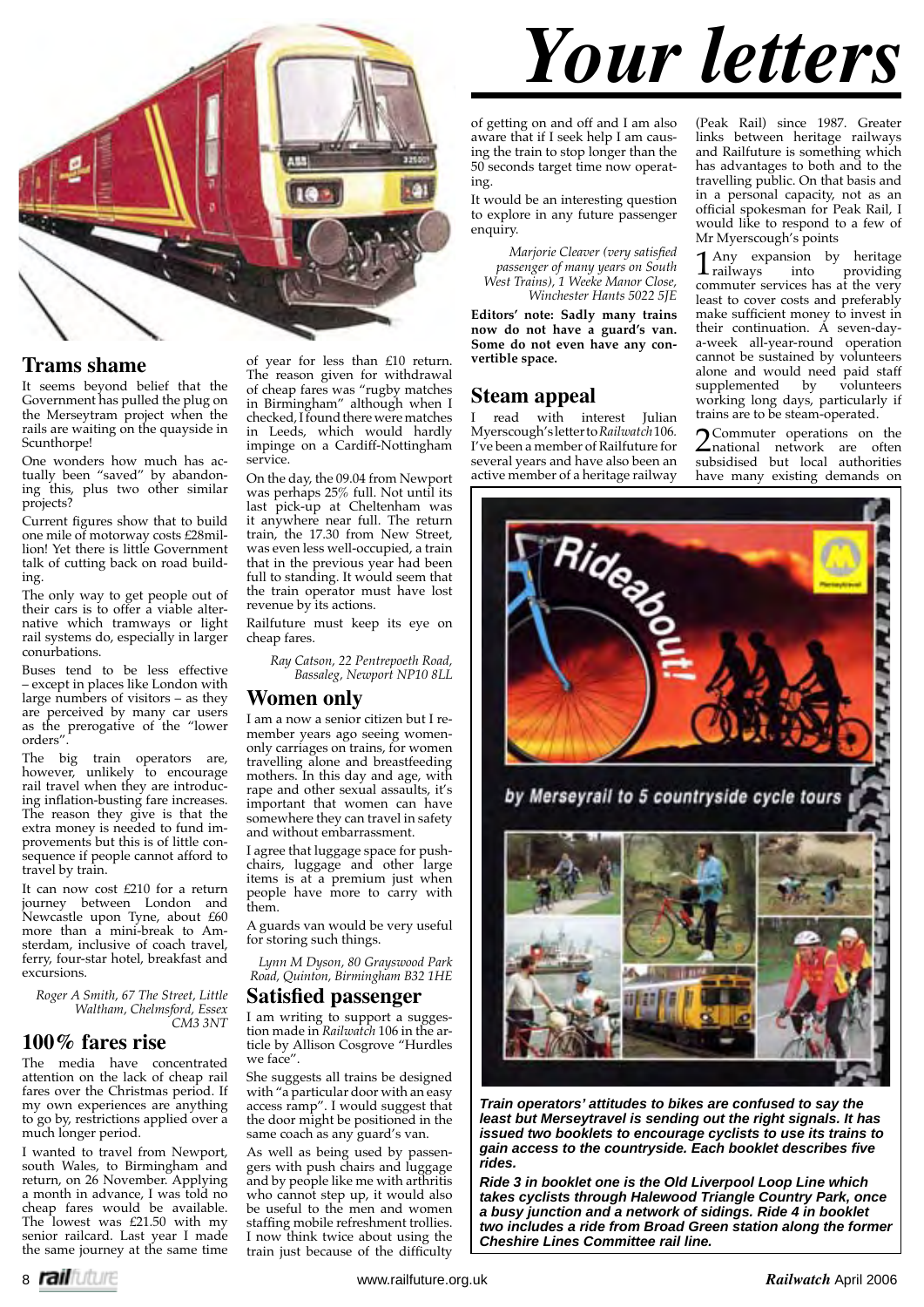

GRAPHIC REMINDERS: This Transport 2000 leaflet highlights many of the Government's failures to address transport issues

transport budgets, including rural and unprofitable bus services.

3 The main income generators<br>3 for heritage railways are special<br>synaps. Their sebady led services events. Their scheduled services at other weekends and in holiday periods are dependent on the weather and competing tourist attractions.

**4** Towork on the safety-critical sides<br>
of the railway such as footplate crews, guards and signalmen entails passing exams as well as demonstrating competence in the same way as the national network. Having sufficient volunteers and paid staff – most lines have a few - to run their existing services can be a problem. Many volunteers are retired so can be flexible in the days they are available, but most have family commitments and other interests. Many travel significant distances to work on the railway.

 $\int$ There are indeed waiting lists<br>to do things such as driver experience courses and they are great fun. I can speak from personal experience! However people paying to do these need to be supervised by a qualified driver and fireman who will then probably go on to run the services for the rest of the day.

7 What is an appropriate uniform and badges is a matter of opinion. Most will have been purchased by the volunteers themselves. A uniform indicates that the person is fulfilling a role on a railway, important for visitors to know.

If Mr Myerscough really wants to understand the potential contribution heritage railways can make to the national network he should perhaps join one and become actively involved. Most could use more members and volunteers.

> *Mick Bond, 68 Pearson Place, Meersbrook, Sheffield S8 9DE mick\_bond@yahoo.com*

### **A proud record**

I don't normally feel sufficiently riled to write to *Railwatch* but as

someone involved in the heritage rail industry for 20 years the comments by Julian Myerscough and Nigel Watt in the letters page of *Railwatch* 106 cannot go unanswered.

Mr Myerscough in particular seems to think those people giving up their own time to operate train services to the public are somehow to be despised. The fact that heritage railways carry millions of passengers a year and contribute significantly to some of the local economies of the area where they operate, while generally costing the taxpayer no operating subsidy, is obviously in his view something to be pitied rather than commended.

The reason such lines do not generally provide all-year-round, and early-morning, services is that those lose large amounts of money due to the cost of providing them as opposed to patronage in that locality. That's generally why those lines closed in the first place.

It is a sad reflection on our country that in the past decade, the record of private companies in reopening standard gauge lines to passenger traffic has been conspicuously better than the national network, at least so far as England is concerned, and at a cost of peanuts compared to the billions from the taxpayer vacuumed up by Network Rail and the train operators each year either in subsidy or what is described as "debt" in NR's case.

Mr Myerscough makes an implied dig at the Mid-Norfolk Railway in his reference to Dereham. I could

**Send your letters to: The Editors, 4 Christchurch Square, London E9 7HU. Email: editor@railwatch. org.uk**  *Railwatch* **also welcomes articles**

point out the MNR has managed to restore to passenger use, and the odd freight, 11 miles of branch line using diesel multiple units, a service halted by BR in 1969.

Mr Myerscough and Mr Watt are free to correct me on this point but that's about 11 miles more than Railtrack and Network Rail have so far managed in East Anglia despite their huge operating subsidies from the taxpayer, a source of money not generally open to the 200 or so heritage rail operations in the UK.

I have no doubt if the same revenue support was available prorata that ONE Railway gets for its branch lines in the same region, the MNR could offer a far more comprehensive service that would then allow Mr Myerscough to leave his car behind. The back page of *Railwatch* expresses concerns about the future survival of rural railways in Britain and refers to the benefits of the West Somerset Railway and the North York Moors Railway to their local economies.

I suggest with respect that while nothing should be taken for granted, the survival of the WSR and NYMR, both of them profitable and using a paid-volunteer staff mix, is rather more certain in the foreseeable future than the services *Railwatch* expresses concern about on the national network.

*Michael Bailey, 102 Milton Road, Prestwich, Manchester M25 IPU*

### **Real railways**

The responses to my letter regarding heritage railways providing "real" services has led me to believe either I did not set out my ideas clearly enough or those disagreeing cannot get out of the heritage philosophy. My belief is that heritage railways,

on the back of their heritage and preservation activities, could offer a genuine affordable service to the local community. Yes, unpaid volunteers could be used. And what is so peculiar about that?

After all people, individuals, companies, professionals et al., give their time to local and national charities for nothing to provide a true community benefit.

ш

Local authorities might be faced with some subsidy but perhaps not so high as that required by a commercial train operating company.

I feel those who support them cannot grasp that their unpaid energies could also be directed to providing a true service for others rather than satisfying their own personal fantasies.

*Julian Myerscough, 7 Alexandra Road, Lowestoft, Suffolk NR32 1PH julianmyerscough@hotmail.com*

### **Threat to men too**

After reading Allison Cosgrove's article (*Railwatch* 106) I feel I must point out that drunken men make most law-abiding passengers feel threatened, not just females.

 $Tim$  Mickleburgh, 33 Littlefield Lane, *Grimsby DN31 2AZ timmickleburgh2002@yahoo.co.uk*

### **Family day-out**

I was delighted to see Berney Arms station on your rear cover. I went to Berney Arms in October with my family and some friends, to explore the marsh and visit the Berney Arms Inn.

The guard did not take our fares, nor did he on the return journey between these two unstaffed stations, so eight passengers to Berney Arms were missing from the figures for that day.

I hope that in 30 years, my children will be able to take theirs to Berney Arms by train.

*Michael Bond, 4 Westmead Avenue, Studley, Warks B80 7NB mabond@care4free.net*

*Editors' note: The opinions expressed do not necessarily reflect Railfuture policies.* 

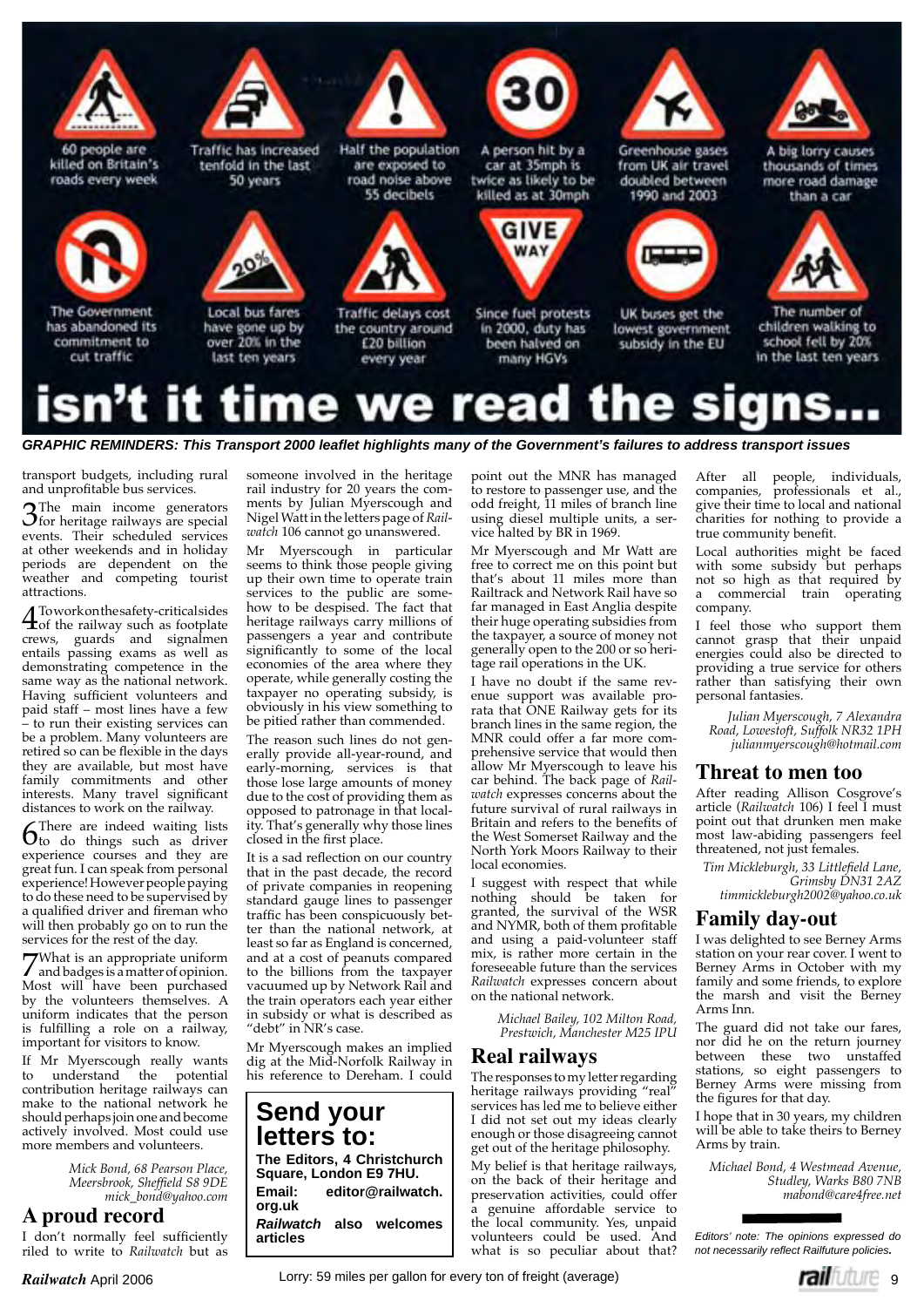

### **I told you so**

Some time before the last general election you published a letter from me stating that anyone concerned about our railways should vote Green, for which I received some criticism. I can now say "I told you so".

The current Labour Government is pursuing a disastrous anti-rail policy, apart from the Olympics investment. The decisions on the trams for Liverpool, Leeds and Portsmouth are deplorable.

Sadly the opponents of the Edinburgh trams (there are quite a few such neanderthals) are now using Mr Darling's anti-tram stance as an example Edinburgh Council should follow.

It is ironic, to say the least, that while Mr Darling is pursuing such damaging policies in his native city has benefited from some new stations and will hopefully get a tram network.

I am ashamed I once voted for Mr Darling. He seems to have forgotten global warming.

The seven Green MPs in the Scottish Parliament are raising issues which no one in Westminster dare raise.

How many Lib Dems know it is Lib Dem ministers who are promoting roads such as the M74 on stilts through the centre of Glasgow and the Aberdeen bypass through the green belt.

How many English taxpayers are aware that Chancellor Gordon Brown's largesse is enabling the Scottish Executive not only to expand, modestly, the railways, but to spend vast sums on a gargantuan road building programme creating white elephants which will make Holyrood House look like a white mouse.

They are also willing to spend a vast sum tunnelling a rail line under Edinburgh airport while the council is likely to get parliamentary permission to build a tram line to the airport.

All of this is predicated on a vast increase in airport traffic which will be an environmental nightmare, but in Scottish politics and the entire Scottish media, only the Greens are voicing objections. It seems the new

Tory leader David Cameron is going to be environmentally friendly. We will see. The first touchstone will be whether he will oppose the expansion of Stansted airport and see the vast spare capacity in the Channel Tunnel as an economic and environmentally friendly alternative.

Doug Smart, 15/2 Bellfield Avenue, *Musselburgh EH21 6QR*

### **Rack railway?**

Mr Rothwell (*Railwatch* 105) suggests building a new line from Ridgmont to Flitwick in Bedfordshire. I know the area very well having spent all my childhood days in the area. Hills near Ridgmont would probably mean any new line would need a tunnel. Or perhaps Mr Rothwell had a funicular or rack rail operation in mind!

I believe the line from Bedford to Sandy should be opened up again and a chord constructed off the GNER line at Hitchin to connect to Cambridge and beyond.

> *R J Hobourn, Travershes Lodge, 27 Drakes Avenue, Exmouth, Devon EX8 4AD*

### **'Overpaid' staff**

Much though I admire Bob Crow and the other rail union leaders, I fear that your correspondent J Berry (*Railwatch* 106) is incorrect in crediting them with having raised their members' rates of pay to astronomical levels.

The simple answer lies not in trades union militancy but in market conditions, and changes brought about by privatisation.

In the run-up to, and immediately after privatisation, the age profile of the driving staff meant that significant numbers of drivers in the higher links, who drove the fastest long-distance passenger and freight services, were reaching retirement age.

Naturally, the long-distance passenger and freight operating companies needed to replace them. They therefore had to offer rates of pay which would recruit drivers in sufficient numbers, and this they did. In consequence, local train operating companies found themselves losing trained staff to the long-distance operators.

But the local companies also had

## *Letters Extra*

franchise obligations, and faced financial penalties, and to prevent their training budgets doing a vertical take-off, were compelled to improve pay and conditions, in order to retain a higher proportion of staff who might otherwise have sold their services to the highest bidder.

Simple labour market economics. Nothing to do with trades union militancy. And the high cost of running the railways has less to do with wage costs, which are marketdriven, than with the massive access charges necessary under the privatised regime, and not least, the rip-off lease charges being exacted by the three rolling stock leasing companies exercising their nearmonopoly supplier position to the benefit of their shareholders, and the need for all the component elements of the privatised railway to extract an element of profit.

*Peter Johnston, MA (Econ), 8 Kendal Road, Bolton, Lancs BL1 4DS peterjohnston3936@btinternet.com*

### **Dismay over pay**

I am somewhat dismayed by the letter printed in *Railwatch* 106 Letters Extra "overpaid" rail staff by J Berry.

This is not the kind of stuff Railfuture gets involved with. If we are to have a debate on this subject here are some facts:-

Rail staff are professional people who since privatisation some 10 years ago have (not that the vast majority wanted) had the benefit of being a sought-after commodity.

Why? Market forces dictate how many drivers, guards that the private train and freight operators need.

As many of the pre-privatisation companies got rid of frontline staff in the run-up to privatisation, the ones left have become valuable assets. I speak as though these people are commodities because to the train company managers they

are. They don't want to lose highly trained people to rival train operators, because of the costs involved in replacing them.

The trade unions have done exactly what they were set up to do. They negotiate on behalf of their members with these private companies for better wages and conditions.

The fact that train drivers have done "so well" is down to the fact that in the 10 years J Berry has stated we have had privatisation.

Train drivers always had a low basic pay under BR but made it up with additional allowances and payments. Now these are all incorporated into salary.

How J Berry can state that frontline staff in the industry are to blame for "the high cost in providing rail services" is incomprehensible.

The real reasons for the high costs of providing rail services include the payments these companies have agreed to pay the Government in return for them being allowed to operate the franchises, and increases in the number of lawyers, consultants, contractors, sub-contractors and livery designers.

> *L Davies, Railfuture and ASLEF member*

 *ld002d1042@blueyonder.co.uk*

### **Count carefully**

Passenger statistics available on the Strategic Rail Authority's website can be unreliable.

After years of counting real passengers, I know that Cambridge Heath and London Fields stations attract roughly the same number of passengers.

But according to the SRA, London Fields is 823rd in the national rankings with about 266,000 passengers, while Cambridge Heath is 1,307th in those rankings with patronage of just 101,000 passengers.

This extent of this discrepancy poses serious questions about the reli-



*The 1920 royal coach featured in* **Railwatch** *102 has been completely restored at Alstom's Wolverton plant and been taken to the Midland Railway Centre in Derbyshire* 

*It will be exhibited at the Princess Royal Class Locomotive Trust's museum at West Shed, Swanwick Junction, Butterley, which was opened to the public in October. Its website is at http://www.prclt.co.uk*